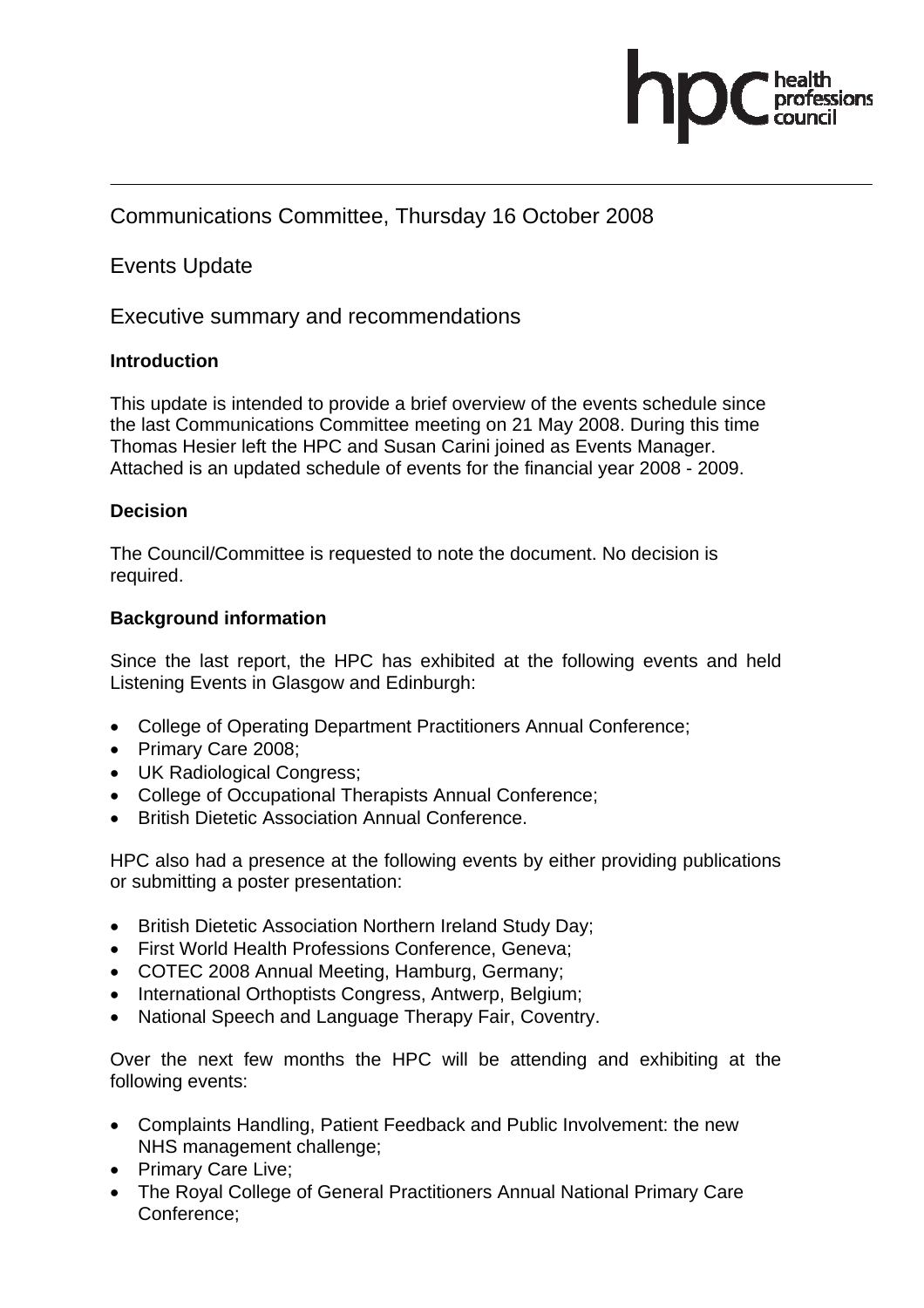- A Practical Guide to Handling Resolving and learning from Complaints;
- The Scottish National Party Conference;
- The Chartered Society of Physiotherapists Congress 2008;
- Chief Health Profession Officer's conference; and
- The Society of Chiropodists and Podiatrists Annual Conference.

The HPC will be represented at these events by employees from Fitness to Practise, Policy and Standards, Registrations and the Communications team. These events will provide an excellent opportunity to answer queries, and provide HPC literature to those who would like more information.

The next series of Listening Events will take place on 11 November in Stoke-on-Trent and on 13 November in Lincoln.

The format for the Listening Events was revised in January and the May events allowed for a more comprehensive evaluation. The new format is intended to encourage participation and to focus discussion and the general feedback is that this has been successful. The new format and evaluations for the Listening Events are attached to this report.

#### **Resource implications**

None

#### **Financial implications**

None

#### **Appendices**

Events schedule 2008 – 2009 Exhibition evaluation – Primary Care 2008 Exhibition evaluation – The British Dietetic Association Annual Conference Listening Events evaluation – May 2008 New format for Listening Events

**6 October 2008**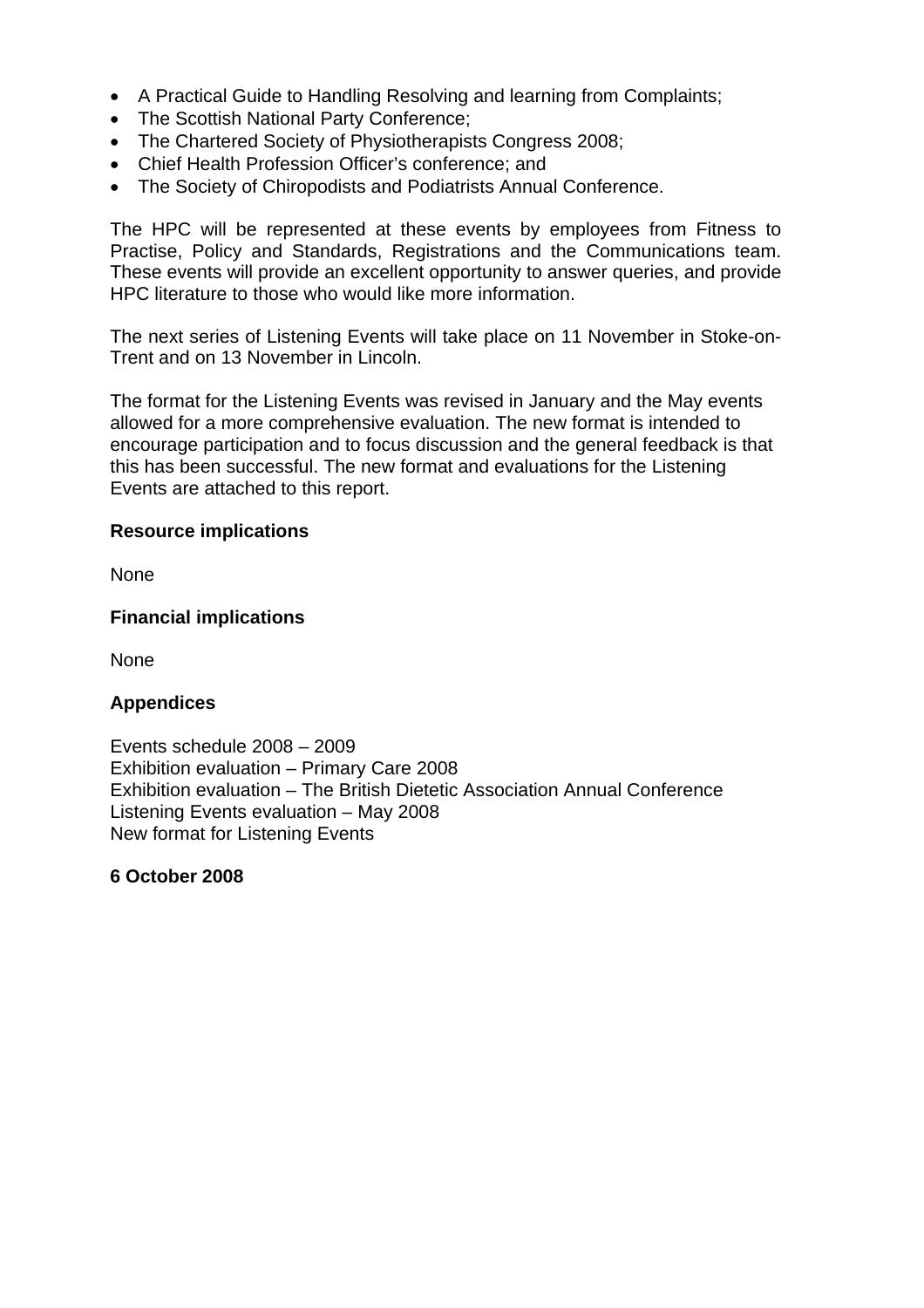# **Events: April 2008 – March 2009**

| <b>April</b>             | May                                | June                      | July                   | Aug | <b>Sept</b>                | Oct                     | <b>Nov</b>                           | <b>Dec</b>          | Jan         | Feb                            | <b>March</b>    |
|--------------------------|------------------------------------|---------------------------|------------------------|-----|----------------------------|-------------------------|--------------------------------------|---------------------|-------------|--------------------------------|-----------------|
| 2-3, Annual Public       | 06 / 08 Glasgow and Edinburgh      | 2 - 4, UK Radiological    | 2 July, Health         |     | 11, Council and Annual     | 1-2, Council Away       | 4, All employee meeting              | 2, Employer         | (Late       | 24-25 <sup>th</sup> : Health & | (Early          |
| <b>Health Forum,</b>     | <b>LEs</b>                         | Congress, Birmingham.     | <b>Hotel Reception</b> |     | <b>Meeting</b>             | Day, Scotland           |                                      | Event, Cardiff      | Jan)LE,     | Wellbeing @                    | March)LE,       |
| Liverpool                | MS free 8                          | (850 Rads.) Stand only.   | in Parliament          |     |                            |                         |                                      | 11, Opening of      | Northern    | Work, NEC                      | London $x$ 4 ?? |
|                          | AG free 6 and 8                    | Conf.                     | (BANNER                |     |                            |                         |                                      | <b>New Council</b>  | Ireland x 2 |                                |                 |
|                          |                                    |                           | NEEDED)                |     |                            |                         |                                      | Chamber, Park       | ??          |                                |                 |
|                          |                                    |                           |                        |     |                            |                         |                                      | House               |             |                                |                 |
|                          |                                    |                           | 8, All employee        |     |                            |                         | 3-4, National Care                   | 17,                 |             |                                |                 |
|                          |                                    |                           | meeting                |     |                            |                         | Forum, Bristol (?)                   | <b>Stakeholders</b> |             |                                |                 |
|                          |                                    |                           |                        |     |                            |                         |                                      | <b>Christmas</b>    |             |                                |                 |
|                          |                                    |                           |                        |     |                            |                         |                                      | reception           |             |                                |                 |
| 10 Jersey,               | 9-10, CODP, Arundel,               | 11 - 13, COT, Annual      | <b>18, HPC BBQ</b>     |     |                            | 1-4, RCGP Annual        | 4 - 6, NHS Employers,                | <b>19, HPC</b>      |             | Employer                       | 27-29, BAPO     |
| 11 Guernsey, HPC         | Sam Talk conf. $(9th$ at 3.00) +   | conf, Harrogate. Ex +     |                        |     |                            | Conf, BIC               | ICC Birmingham. (5 <sup>th</sup> Nov | <b>Christmas</b>    |             | <b>Events</b>                  | Conference,     |
| + CPD session.           | stand (on Fri only)                | workshop (Annie T).       |                        |     |                            | 7-9, AfPP,              | Marc Seale speaking)                 | lunch               |             |                                | <b>Bolton</b>   |
| Conf.                    |                                    | Conf. + Kelly helping     |                        |     |                            | Harrogate. Mark P       |                                      |                     |             |                                |                 |
|                          |                                    | with Unison session?      |                        |     |                            | speaking Thur Am.       |                                      |                     |             |                                |                 |
|                          |                                    |                           |                        |     |                            | No stand.               |                                      |                     |             |                                |                 |
|                          |                                    |                           |                        |     | 11, Complaints Handling,   | 9, Complaints           |                                      |                     |             |                                |                 |
|                          |                                    |                           |                        |     | Edinburgh, Scotland.       | Conf, 4 Hamilton        |                                      |                     |             |                                |                 |
|                          |                                    |                           |                        |     |                            | Place. London           |                                      |                     |             |                                |                 |
|                          |                                    |                           |                        |     |                            | 16-19, <b>SNP</b>       |                                      |                     |             |                                |                 |
|                          |                                    |                           |                        |     |                            | <b>Conference</b>       |                                      |                     |             |                                |                 |
|                          |                                    |                           |                        |     |                            | Scotland, Perth         |                                      |                     |             |                                |                 |
|                          |                                    |                           |                        |     |                            | (need public facing     |                                      |                     |             |                                |                 |
|                          |                                    |                           |                        |     |                            | banner) Nina            |                                      |                     |             |                                |                 |
|                          |                                    |                           |                        |     |                            |                         |                                      |                     |             |                                |                 |
|                          | 16, All Employee Away Day          |                           |                        |     |                            | 17 - 18, CSP,           | 11 / 13, LE??                        |                     |             |                                |                 |
|                          |                                    |                           |                        |     | 16, All employee meeting   | Manchester.             | Lincoln and Stoke-on-                |                     |             |                                |                 |
|                          |                                    |                           |                        |     |                            | Session + Stand         | Trent                                |                     |             |                                |                 |
|                          |                                    |                           |                        |     |                            | conf.                   | MS free 11 (conf with                |                     |             |                                |                 |
|                          | 17 - 18. First World Health        |                           |                        |     |                            | 21, AHP Conf DoH,       | Jane)                                |                     |             |                                |                 |
|                          | Professions Conference on Reg,     |                           |                        |     |                            | London                  | AG free all except 12.               |                     |             |                                |                 |
|                          | Geneva. Poster presentation        |                           |                        |     |                            |                         |                                      |                     |             |                                |                 |
| 10, NHS Employer         | 18 (Sun), Inst. of Chirop & Pods,  |                           |                        |     | 15-17, Lib Dem party       | 23-25, Society of       |                                      |                     |             |                                |                 |
| BDC Islington. NB +      | Harrogate. Ren period. MP to do    |                           |                        |     | conference, Bournemouth    | <b>Chirop and Pods,</b> |                                      |                     |             |                                |                 |
| Ewan on ex stand         | CPD talk + sending publications    |                           |                        |     | (Anna & Marc required)     | BIC. Mark + stand       |                                      |                     |             |                                |                 |
|                          | 21, BDA Northern Ireland Study     | 17 - 19, British Dietetic |                        |     | $21 - 25$ Labour Party     | 28-29, Scotland         | 25, King's Fund Annual               |                     |             |                                |                 |
|                          | day. Stand only. Sarah Giles plus  | Assoc. Liverpool. 300     |                        |     | Conference, Manchester??   | <b>Govt regulation</b>  | Conference, London                   |                     |             |                                |                 |
|                          | Sam Mars. Conf                     | pax. Renewal period.      |                        |     | (Anna & Marc required)     | event. Stand for        |                                      |                     |             |                                |                 |
|                          |                                    | Session + exhibition.     |                        |     |                            | both days. Marc         |                                      |                     |             |                                |                 |
|                          |                                    | Conf.                     |                        |     |                            | Seale speaking.         |                                      |                     |             |                                |                 |
| 14 - 16, Unison -        | 21-22, Primary Care 2008, B-       |                           |                        |     | 28 - 2 Conservative Party  |                         | 25, Older People                     |                     |             |                                |                 |
| Nina Blunck,             | NEC + CPD talk                     |                           |                        |     | Conf. Birmingham (Anna &   |                         | <b>Seminar</b> (on behalf of         |                     |             |                                |                 |
| <b>Charlotte Milner,</b> |                                    |                           |                        |     | Marc required)             |                         | the PPI Group)                       |                     |             |                                |                 |
| Manchester.              |                                    |                           |                        |     |                            |                         |                                      |                     |             |                                |                 |
| 21, All employee         | 22 - 25, COTEC, Hamburg,           | 19, National SLT Fair,    |                        |     | 30 - 1, Primary Care Live, |                         |                                      |                     |             |                                |                 |
| meeting                  | Germany Poster presentation        | Coventry. Sending CPD     |                        |     | Excel                      |                         |                                      |                     |             |                                |                 |
|                          |                                    | publications              |                        |     |                            |                         |                                      |                     |             |                                |                 |
| 29-1, NAIDEX,            | 28 - 31, International Orthoptists |                           |                        |     |                            |                         | 27 Employer Event,                   |                     |             |                                |                 |
| B-NEC. + 2x CPD          | Congress, Antwerp, Belgium.        |                           |                        |     |                            |                         | London                               |                     |             |                                |                 |
| talks                    | <b>Poster presentation</b>         |                           |                        |     |                            |                         |                                      |                     |             |                                |                 |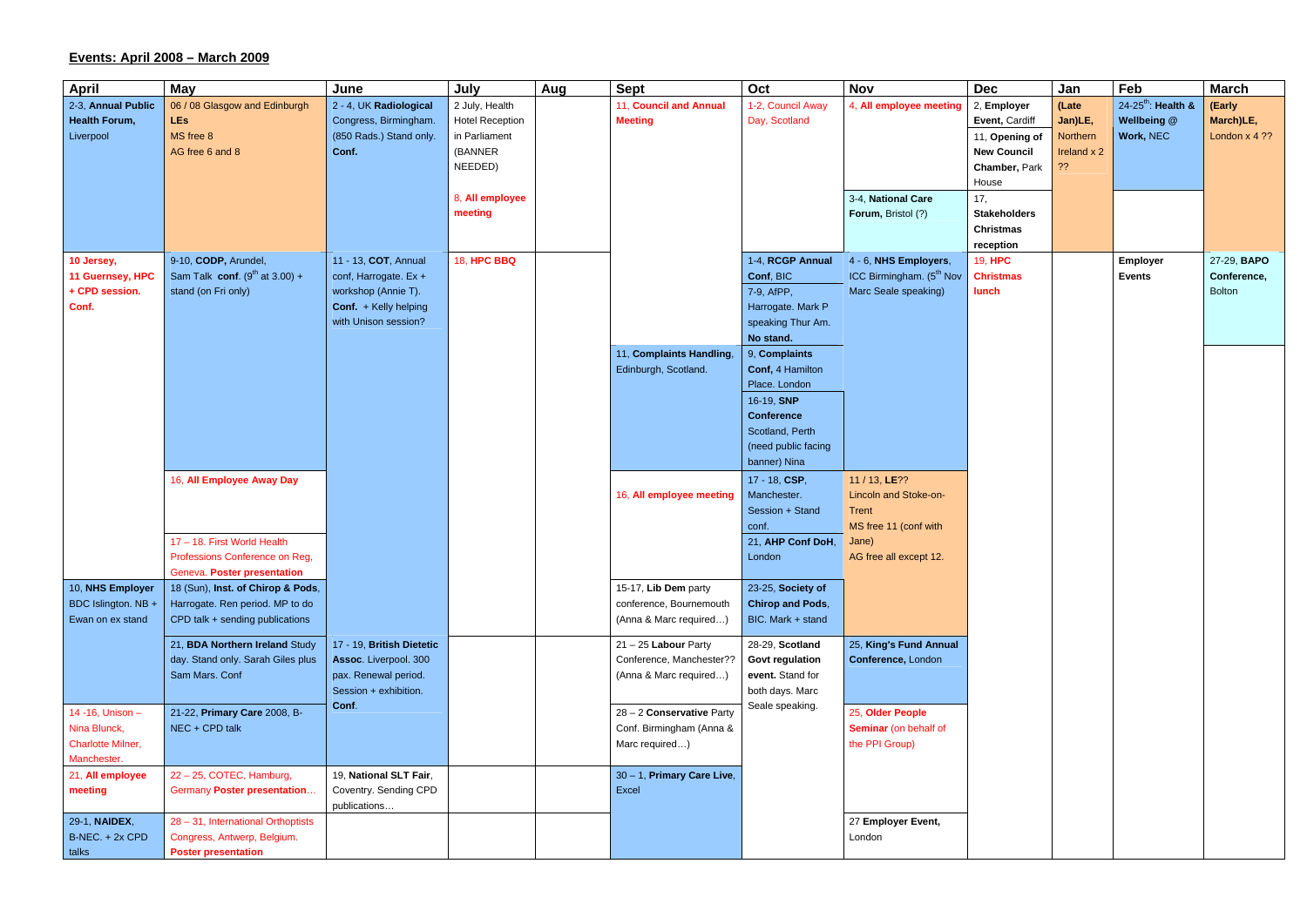| (White)        | <b>Stakeholder Events</b>         |  |  |  |  |
|----------------|-----------------------------------|--|--|--|--|
|                | <b>Listening Events</b>           |  |  |  |  |
| <b>XXXXXXX</b> | HPC / internal event              |  |  |  |  |
|                | Potential conference / exhibition |  |  |  |  |
|                | Confirmed exhibition              |  |  |  |  |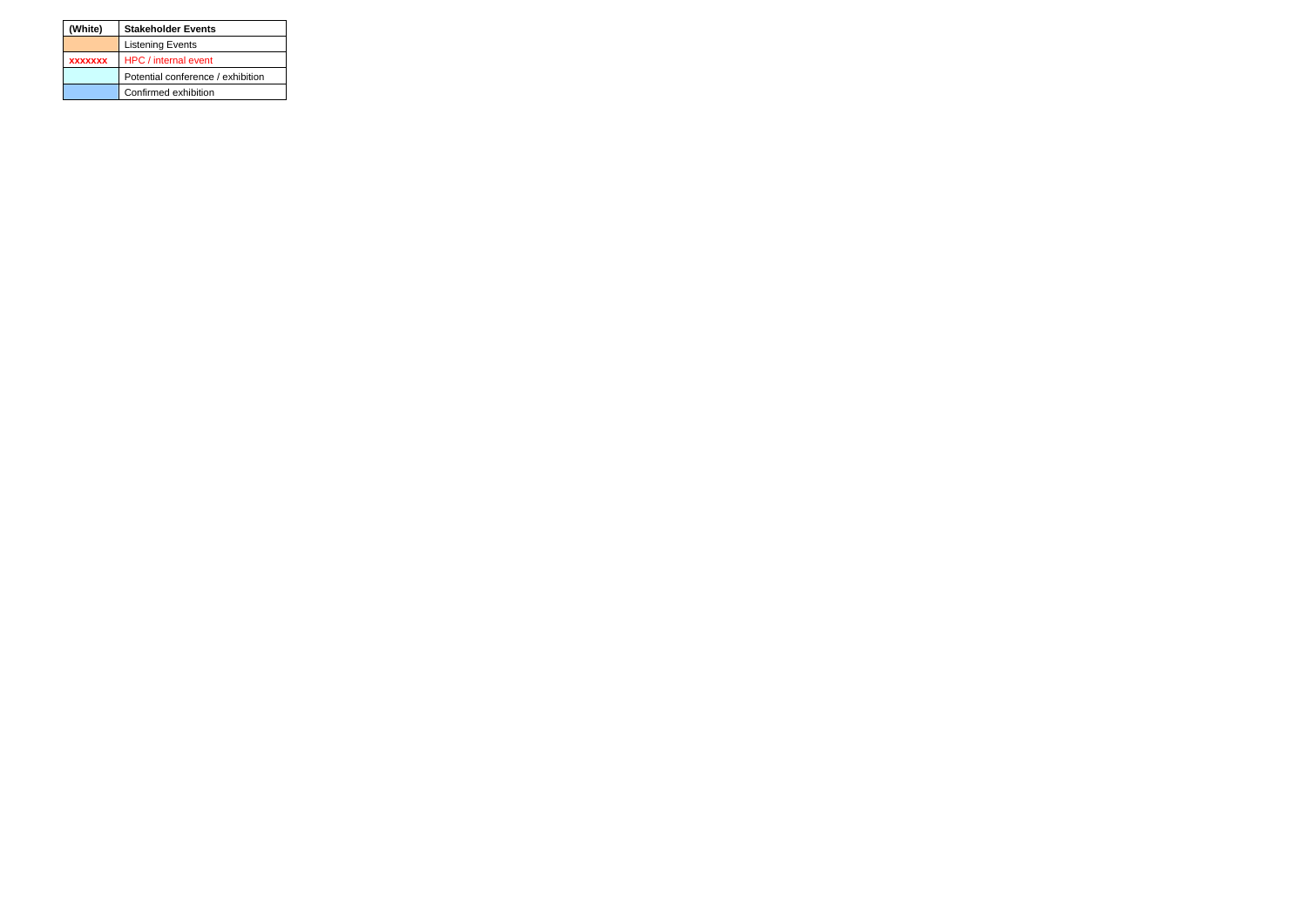External Exhibition Evaluation Report

**Name of Event: Primary Care 2008 Date:** 21-22 May 2008 **Location:** NEC, Birmingham

## **Details:**

- 5,000 delegates registered
- Out of those, 600 were chiropodists/podiatrists
- More than 200 exhibitors
- Majority were chiropodists, podiatrists, physiotherapists, some occupational therapists, some dietitians, and a lot of nurses

essions

- HPC used the small generic banner, literature rack, and a small rectangular table for displaying promotional material
- Mark Potter presented a session on CPD at 9:15am Wednesday morning generated a lot of interest
- Stand was attended by Amanda Beh (both days), Mark Potter (Wednesday morning), Ebony Gayle (Wednesday), Dominic Williams (Thursday), and John Lucarotti (Thursday)

## **Publications distributed:**

- CPD DVDS 40
- CPD short guide 100
- SOPs
	- o Chiropodist/podiatrist 70
	- o Physiotherapist 50
	- o Dietitians 15
	- o Occupational Therapists 15
	- o Radiographers 4
- Public awareness posters
	- o Chiropodist/podiatrist 40
	- o Physiotherapist 10
	- o General 60
- Window stickers 40
- Employer cards 4
- HPC In Focus newsletters 15
- How to make a complaint... 2
- 10 benefits of registration 5
- How to register with the HPC 1
- A referrer's quide 4
- Post it notes 25
- Pens 50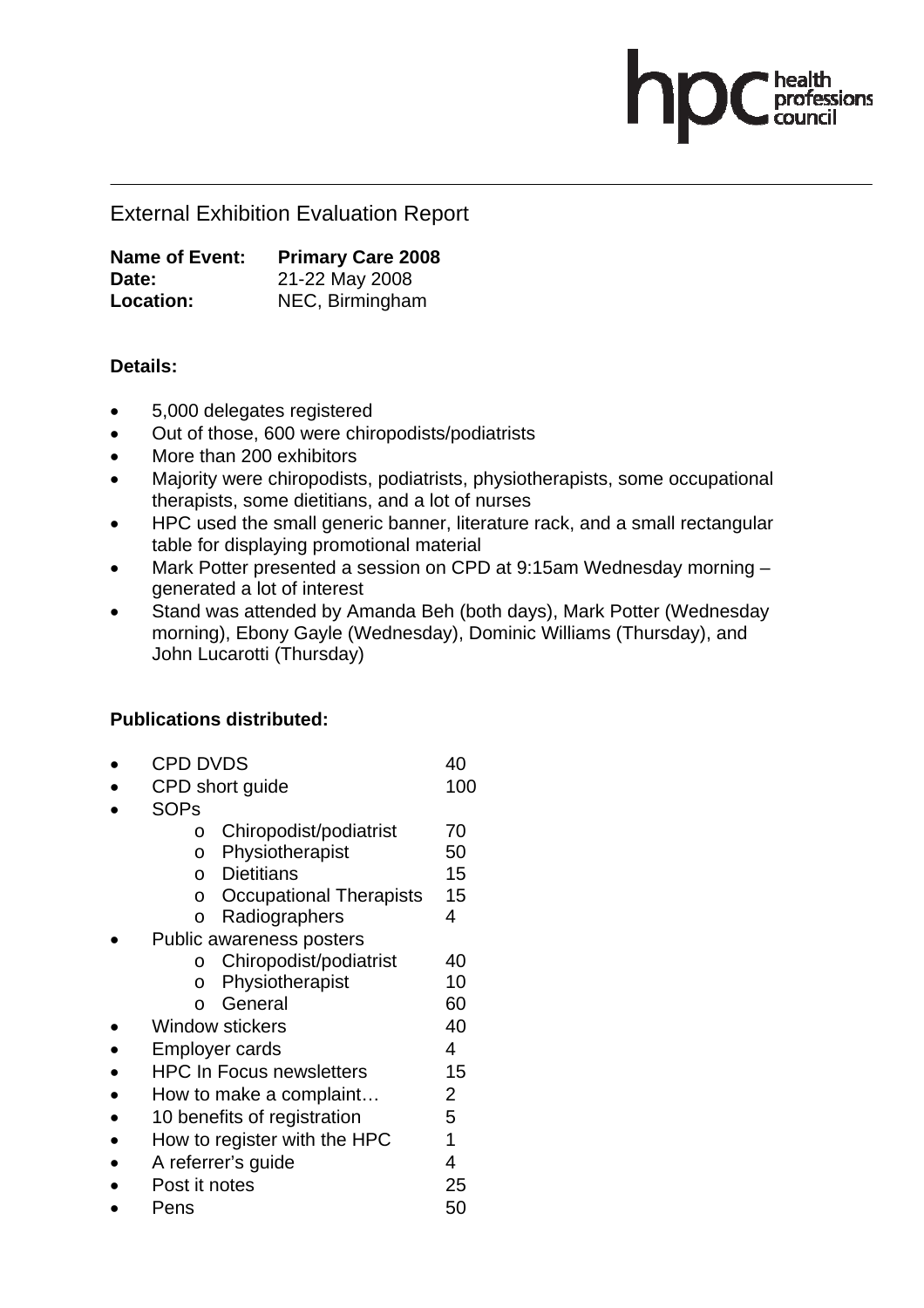You can get posters, leaflets... 10

## **Contact made:**

- Wednesday approximately 160 visitors to the stand
- Thursday approximately 80 visitors to the stand (generally a rather quiet day at the exhibition, not as many people around)

## **Comments received:**

- LOTS of queries about CPD 90% of enquiries, especially from chiropodists and podiatrists. Physiotherapists also seemed rather worried about CPD. A lot of chiropodists/podiatrists just coming up to ask when they would find out if they were called up for audit.
- People complaining about fees. One man questioned why the renewal fees had been put up but they hadn't been informed. However, he admitted to not visiting the website or being signed up for *HPC in Focus*.

## **Questions raised:**

- Mainly about CPD see comments above
- A few people asked about new professions coming on to the register homeopathy and acupuncture especially.
- A couple of enquiries from registrants who want to be CPD auditors
- A couple of enquiries from people wanting Mark Potter to do a CPD presentation at other events

## **Benefits:**

The Primary Care exhibition was a beneficial event. It gave HPC an opportunity to meet face to face with some of our registrants, and answer all of their CPD questions and ease their worries. By attending the exhibition, HPC promoted themselves as a supporter of allied health education initiatives. It was good to have a mix of staff attending over the two days, representing the different departments at HPC. We had a range of literature and promotional material, so that we could give appropriate information to every person that visited the stand.

#### **Drawbacks:**

There were no specific drawbacks to this event.

## **Conclusions:**

Primary Care 2008 was a good event, presenting HPC with the opportunity to meet with registrants and the general public. We spoke to quite a number of people, and distributed a lot of relevant literature.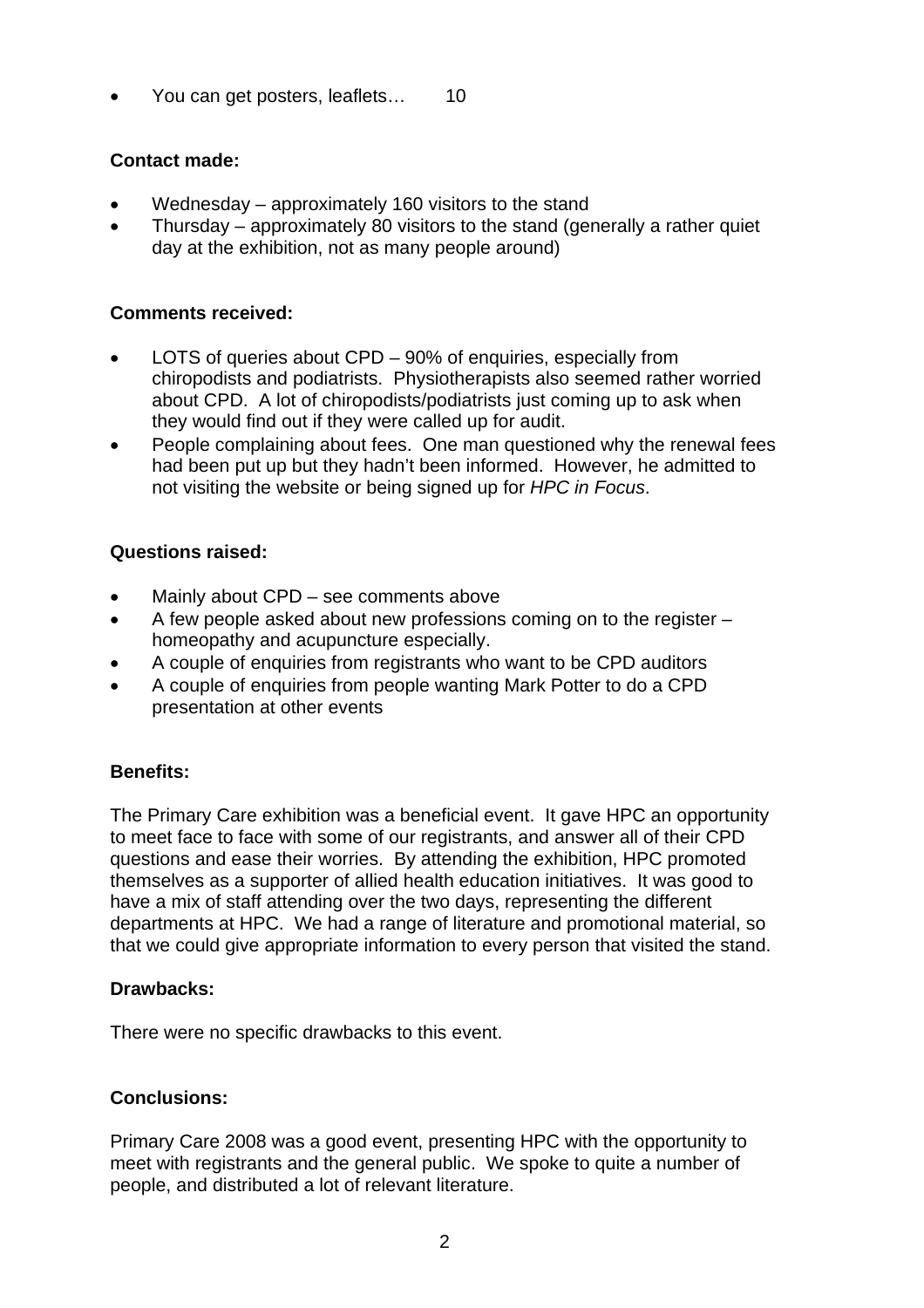## **Recommendations for the future**:

- Take more CPD information, especially long guides (when re-printed) and DVDs
- Fix the literature stand (found out it was broken when I got there)
- Take less Standards of Practice
- Take less *HPC In Focus* / public awareness pack promotional A5 flyers
- Take more window stickers, pens, post it notes
- Take *Is your health professional HPC registered?* Brochures
- Find out more about the breakdown of delegates before the event, so we know what to take along

**Repeat the Exhibition?:** Yes / No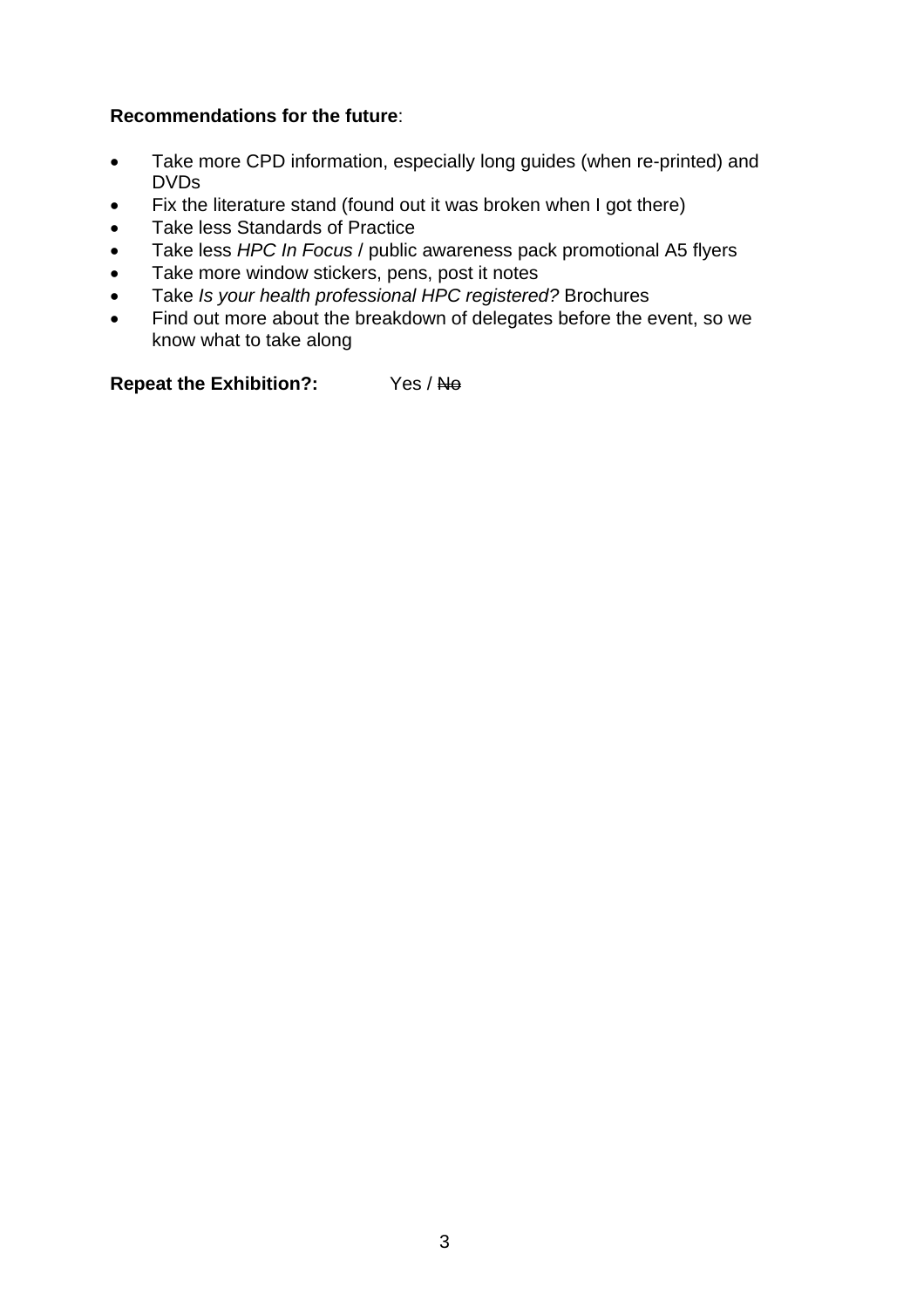## External Exhibition Evaluation Report

**Name of Event:** The British Dietetic Association Annual Conference

essions

**Date:** 17<sup>th</sup>-18<sup>th</sup> June 2008

**Location:** The Britannia Adelphi Hotel, Liverpool

## **Details:**

- 300 Delegates (including clinical, community and academic dietitians) registered for the three day conference.
- 91 visits to the stand.
- HPC had a 2 x 2 m stand. The large public facing banner was used (TNT failed to deliver the professions facing banner in time to use at the event).
- There were 26 exhibition stands in total, the majority were industry stands, the remainder were professional service stands.
- Stand was attended by: Sarah Giles (Tuesday & Wednesday), Susan Carini (Tuesday PM, Wednesday & Thursday) and Mark Potter (Thursday).
- Mark Potter's presentation was at 9:00am on Thursday.

#### **Publications distributed:**

- CPD (long guide) 64
- Managing FTP 12
- $\bullet$  SOP 7
- How to fill in your renewal 1
- CPD DVD 21

#### **Contact made:**

- Tuesday approximately 12 visits to the stand
- Wednesday approximately 31 visits to the stand
- Thursday approximately 48 visits to the stand

#### **Comments received:**

• The main subject of discussion was CPD. Concerns included the process involved, what happens if they are selected to be audited and how they should record their CPD activities.

## **Questions raised:**

• No specific questions were raised that could not be resolved at the event.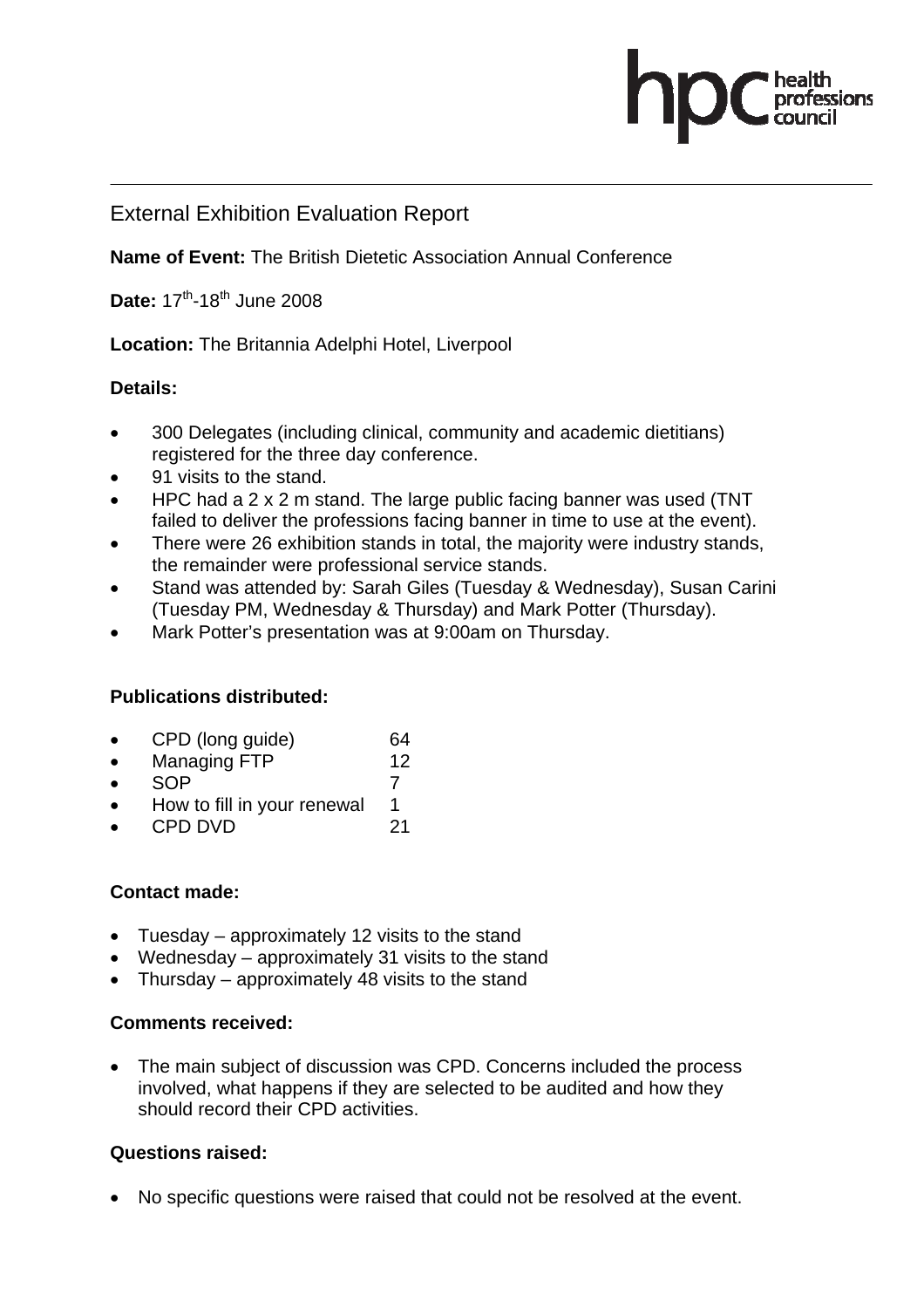## **Benefits:**

The distribution of the long CPD guides was beneficial especially after Mark's presentation. Attending an exhibition such as this helps in the development of HPC's image as a regulator that is accessible and available to answer registrant queries. Over time this will lead to more constructive relationships with our registrants.

## **Drawbacks:**

The numbers at the exhibition were low. The venue was not ideal because the exhibitor stands were split into two separate areas. The top area, away from the HPC stand, was where the catering and refreshments were served and so most interest was generated at that end of the hall. However, the HPC stand was in a fairly good location and benefited from being close to the registration desk and entrance to the exhibition hall, so delegates had to walk past the stand. The first two days were very quiet, there was much more interest after Mark's presentation on the last day of the conference.

As mentioned above, although attendance at the conference was around 300, numbers were low at the exhibition and therefore the number of visits to the stand was disappointing. There was only a short time allocated to the exhibition during refreshment and lunch breaks so most people gravitated towards the catering area and not the exhibition.

### **Conclusions:**

Although the numbers were low at this event it was good to have a presence at an event run by the professional body for dietitians and we were able to provide good information to those came to the stand.

## **Recommendations for the future:**

- Try to get a stand nearer the catering area.
- See if Mark's presentation could be earlier in the programme as this generated more interest in the stand.

**Repeat the Exhibition?:** Yes / No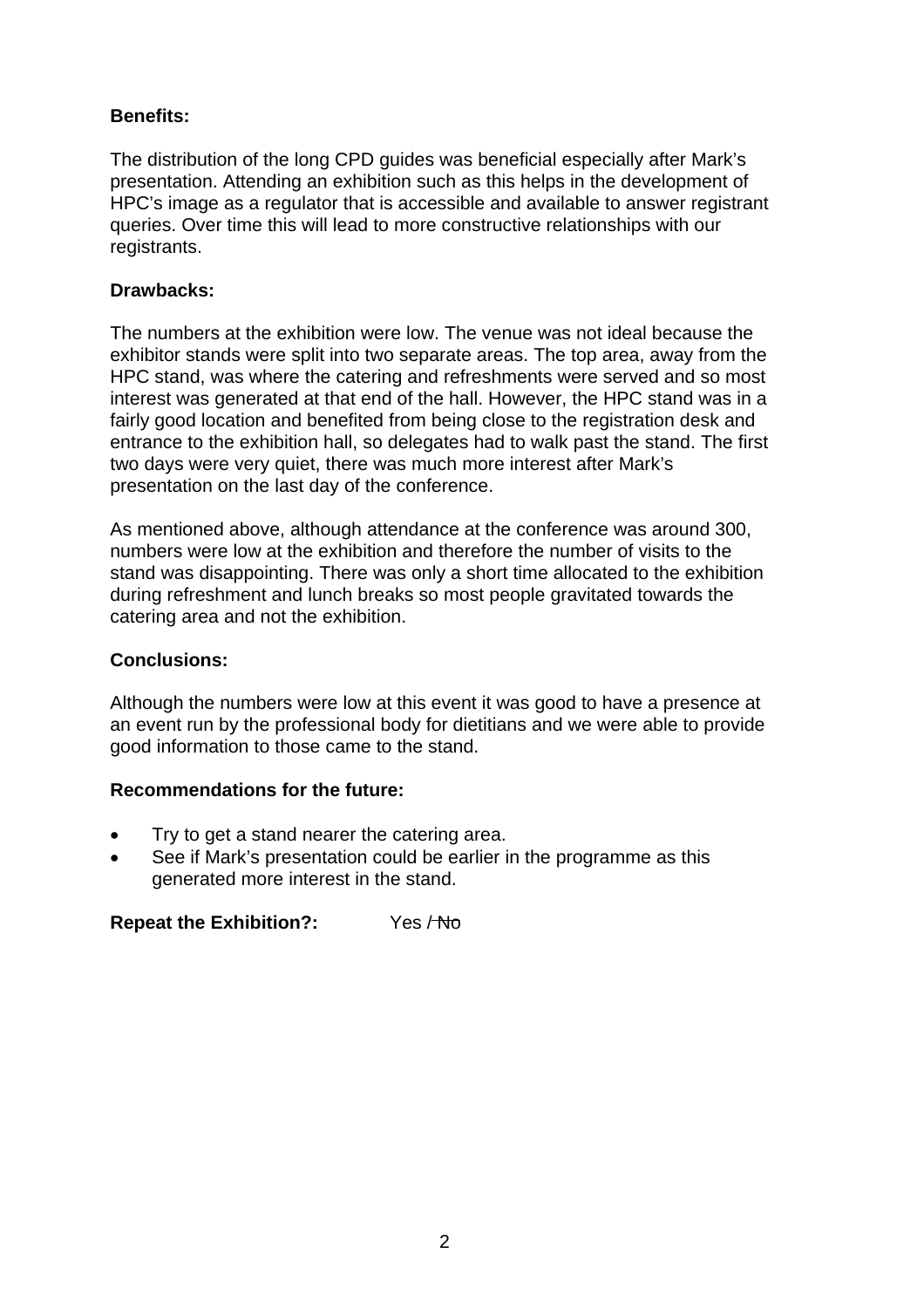|                                                                                                                                                                                                                                                                                                                                                                                |                                                                                                                                                  |                                                                                                                             |                                                                                                       | $\mathbf{OC}$ health<br>council                                                                   |  |  |
|--------------------------------------------------------------------------------------------------------------------------------------------------------------------------------------------------------------------------------------------------------------------------------------------------------------------------------------------------------------------------------|--------------------------------------------------------------------------------------------------------------------------------------------------|-----------------------------------------------------------------------------------------------------------------------------|-------------------------------------------------------------------------------------------------------|---------------------------------------------------------------------------------------------------|--|--|
| Listening Events Report: May 2008                                                                                                                                                                                                                                                                                                                                              |                                                                                                                                                  |                                                                                                                             |                                                                                                       |                                                                                                   |  |  |
| Invitations mailed to:<br>11,400 registrants                                                                                                                                                                                                                                                                                                                                   | Mailing date: March 2008                                                                                                                         |                                                                                                                             |                                                                                                       |                                                                                                   |  |  |
| 164<br>Arts therapists<br>1575<br><b>Biomedical scientists</b><br>960<br>Chiropodists/podiatrists<br><b>Clinical scientists</b><br>319<br>593<br><b>Dietitians</b><br>1939<br><b>OT</b><br>294<br><b>ODP</b>                                                                                                                                                                   | 77<br>Orthoptists<br>Paramedics<br>811<br>Physiotherapists<br>2508<br>Prosthetists & orthotists<br>99<br>1262 Radiographers<br>799<br><b>SLT</b> |                                                                                                                             |                                                                                                       |                                                                                                   |  |  |
| The Island Suite, Crowne Plaza Glasgow, Glasgow (May 6)<br><b>Venues:</b><br>Pollock Hall Campus, University of Edinburgh, Edinburgh (May 8)                                                                                                                                                                                                                                   |                                                                                                                                                  |                                                                                                                             |                                                                                                       |                                                                                                   |  |  |
| Event:                                                                                                                                                                                                                                                                                                                                                                         |                                                                                                                                                  | Glasgow                                                                                                                     | <b>Edinburgh</b>                                                                                      |                                                                                                   |  |  |
| Time:                                                                                                                                                                                                                                                                                                                                                                          | 1st                                                                                                                                              | 2nd                                                                                                                         | 1st                                                                                                   | 2nd                                                                                               |  |  |
| <b>Attendees</b><br>Registered<br>No-show<br>On the day                                                                                                                                                                                                                                                                                                                        | 52<br>54<br>16<br>13                                                                                                                             | 31<br>50<br>26<br>7                                                                                                         | 26<br>51<br>28<br>3                                                                                   | 32<br>46<br>22<br>8                                                                               |  |  |
| Arts therapists<br><b>Biomedical scientists</b><br>Chiropodists/podiatrists<br><b>Clinical scientists</b><br><b>Dietitians</b><br><b>Occupational Therapists</b><br><b>Operating Department Practitioners</b><br><b>Orthoptists</b><br>Paramedics<br>Physiotherapists<br>Prosthetists & orthotists<br>Radiographers<br>Speech & Language Therapists<br><b>Unknown</b><br>Other | $\overline{0}$<br>4<br>10<br>1<br>1<br>11<br>0<br>0<br>1<br>5<br>$\overline{2}$<br>$\overline{0}$<br>$\overline{2}$<br>1<br>$\overline{0}$       | 0<br>$\overline{2}$<br>1<br>$\overline{2}$<br>1<br>1<br>3<br>0<br>0<br>6<br>0<br>1<br>4<br>$\overline{c}$<br>$\overline{1}$ | 1<br>0<br>4<br>0<br>4<br>3<br>0<br>0<br>0<br>5<br>$\mathbf 0$<br>$\mathbf 0$<br>3<br>$\mathbf 0$<br>0 | 0<br>0<br>8<br>1<br>0<br>4<br>0<br>$\pmb{0}$<br>0<br>4<br>$\pmb{0}$<br>4<br>1<br>1<br>$\mathbf 0$ |  |  |
| <b>Evaluation Marks:</b>                                                                                                                                                                                                                                                                                                                                                       | Mark                                                                                                                                             | Mark                                                                                                                        | Mark                                                                                                  | Mark                                                                                              |  |  |
| Average scores from returned forms (n)<br>Registered $(1 = Yes, 2 = No)$<br>Travel time (mins.)<br>Easy to find $(1 = Yes, 2 = No)$<br>Number of colleagues to be reported back to<br>Presentation (1 = poor to $4$ = excellent)<br>Groups discussion (1 = poor to $4 =$ excellent)<br>Q and A $(1 =$ poor to $4 =$ excellent)                                                 | Anna<br>$n = 39$<br>1.03<br>39.87<br>1.03<br>14.95<br>3.17<br>2.90<br>2.97                                                                       | Anna<br>$n = 25$<br>1.04<br>37.80<br>1.00<br>19.08<br>3.32<br>3.12<br>3.17                                                  | Anna<br>$n = 20$<br>1.00<br>38.50<br>1.00<br>11.15<br>2.75<br>3.05<br>2.65                            | Anna<br>$n = 24$<br>1.00<br>40.21<br>1.04<br>17.13<br>3.08<br>3.04<br>3.00                        |  |  |

2.92

3.08

3.30

3.39

Venue (1 = poor to  $4$  = excellent)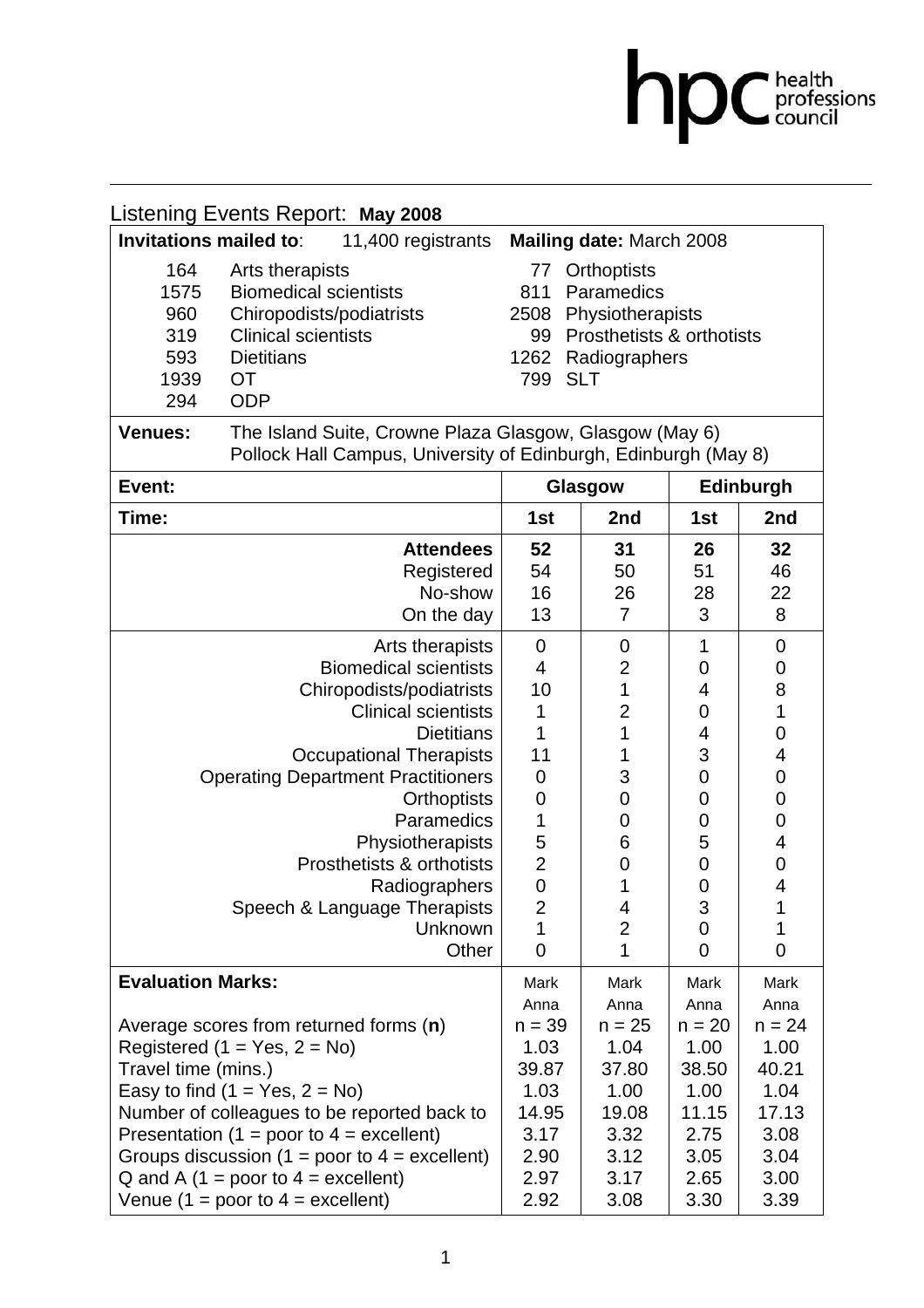## **Evaluation Comments:**

## **Glasgow 1:45 – 4:00pm**

- Room too hot, would have preferred air conditioning to be on despite noise
- Room too stuffy
- Question around assessors still remains unanswered, will ask after session
- My friend in Aberdeen was unable to attend
- The venue was a great location for me
- I found today very interesting and would be interested if there is any future events planned
- Air con not working in main room
- Good to hear promotion of the culture 'working with you'
- A lot of benefits of individuals, professions and HPC work together to keep public safe
- Clear friendly presentation
- Please enhance communication level particularly during registration period
- CPD profile would be beneficial on web site though professional body is involved on their own profession
- Room was very warm, air conditioning was too noisy and had to be turned off
- I found this a helpful insight of the HPC role in regulating health care and hearing the various issues raised from other HPC professions. Thank you for this helpful event!
- Room too warm, but good venue
- Group discussion was not discussion and too big a group
- Group discussion would have been more interactive if smaller group / seating arrangements had been considered
- Venue very central for travel
- Group discussion may need to be more directive, perhaps using three questions
- Found the listening event informative, but in general I feel the HPC needs to do more to protect professions that are members of the HPC from people practising in individual professions who are not HPC members
- Informative in all aspects
- Handout writing (print) could be larger
- Good to have a diverse panel and was informative
- CPD discussion was confusing and didn't sufficiently clarify the five standards and profile vs. portfolio
- Officers were often unclear in the information they were giving regarding the process around re-registration. People had to re-inforce a question in order to get a clear response.
- Venue good but too hot
- Discussion group (communication) didn't really flow very well, more of a Q & Q. Would have been good to know in advance so could bring issues from colleagues.
- Q & A session found the panel member paraphrasing questions/comments unnecessary repetition but otherwise useful
- Good presentation

**Glasgow 5:45 – 8:00pm**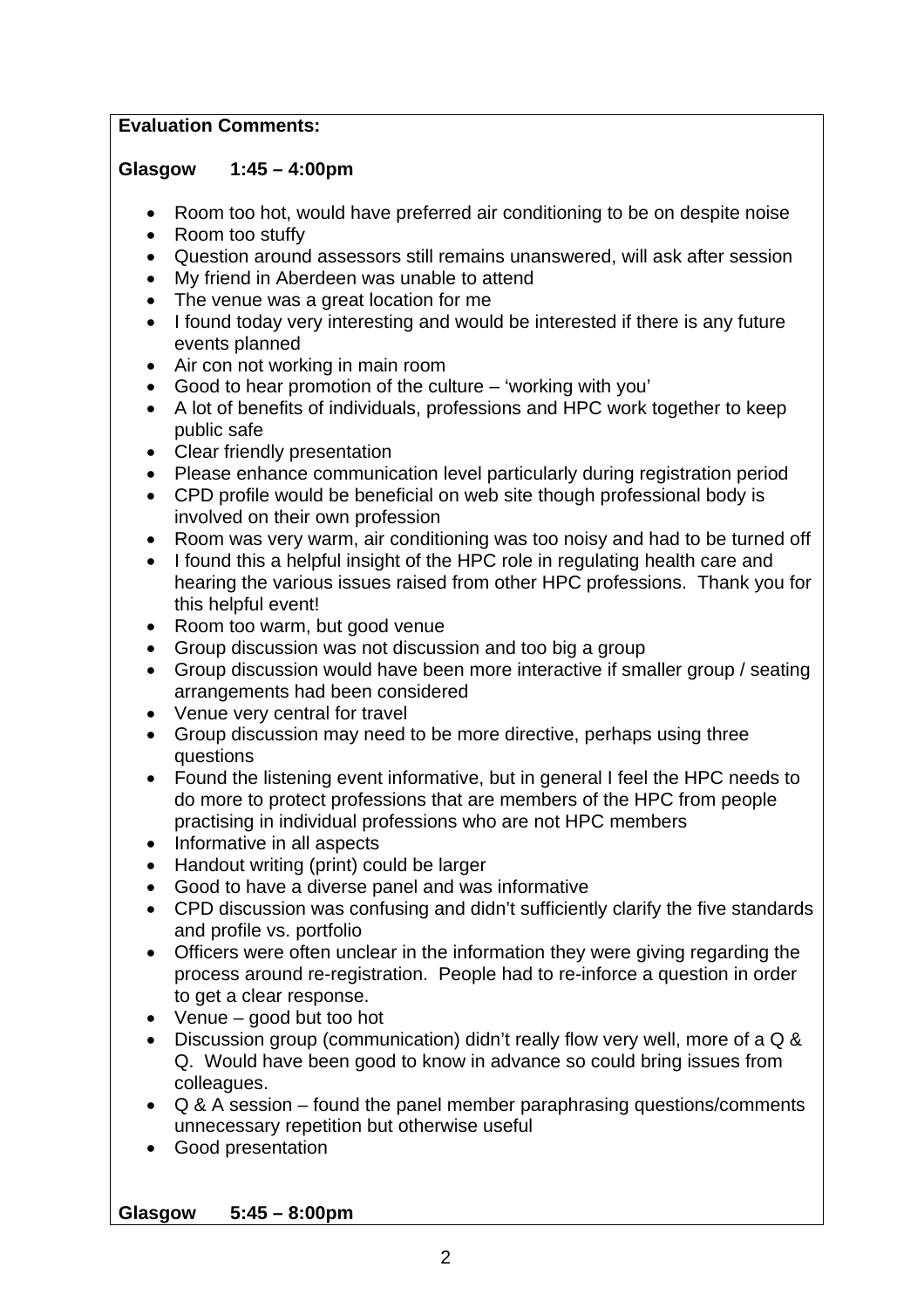- A bit warm, air conditioning down
- Surprised at the lack of professions attending
- More local venues
- I learned much and found the event a motivator thank you
- I feel it would be very useful for these types of events to happen more often, to know what's going on and to meet others and find out more instead of HPC being this far away thought
- Valuable presentation and group discussion. Q & A session drifted to some fundamental issues currently out with the remit of the Council at this point in time *(writing very hard to read)*
- Good to meet people at HPC and put names and personalities to faces and names
- 5:45pm is a bit early when we have clinical commitment then need to travel across town
- I found this meeting extremely useful. It was appreciated that the "top" people from HPC took the time to come and meet us and ask for our views.
- It clarified many issues for me thank you
- Excellent that we can have discussion around issues and have our views heard!
- Very useful, interesting meeting. How often will these be scheduled? As a training officer I would encourage other staff in my laboratory to attend if possible.
- Room was too hot
- I feel this should be a vearly or every two vears event. It is good to see the faces of the HPC.

## **Edinburgh 1:45 – 4:00pm**

- Would have liked more time for discussion on the other group's allocated topics – revalidation and CPD
- It was an informative afternoon
- It would have been helpful if the people attending were given name badges/labels, to indicate name and profession
- Good documentation available. Good opportunity for networking. Some members of the panel very informative.
- Good interesting day
- I found the group discussion too specific with not enough time to ask questions related to CPD. Didn't find it that helpful. May have been better to put professional groups together, especially for CPD, maybe not for some of the other topics eg/ communication, revalidation
- Useful "coffee time chat" with HPC staff who were nicely approachable, especially re legal aspects. Difficult for rural persons to attend inner city venues. We try and send representatives. Not sure how you'll feedback what you've "heard" from the registrants.
- Revalidation is a very poorly thought idea not necessary already covered.
- Presentation should be on new ventures and projects most of us already knew today's content. Mark was not very audible – tailing off at end of sentences.
- Re: communication: since going online I now feel that I have a better idea of what is going on in the HPC – more part of it.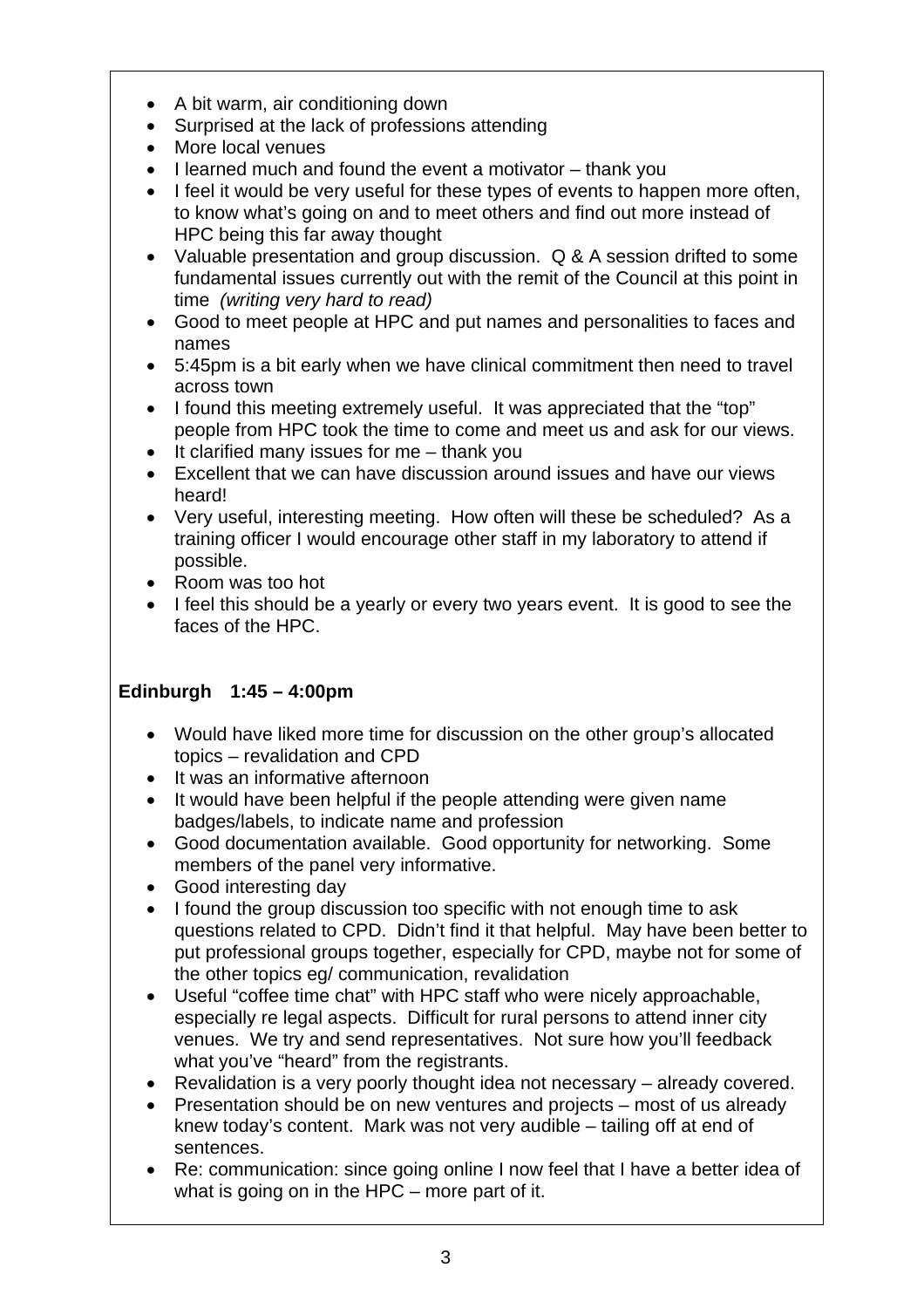## **Edinburgh 5:45 – 8:00pm**

- Has HPC thrown it's net too wide?
- Group discussion would have been better if it were longer. Ok, covered in Q & A session.
- Thank you I was anticipating a "listening" session, but it turned out to be a real listening session
- Acoustics in hall were poor and made other responses hard to hear
- Very informative, good, thank you
- Facilitators attending should at least be familiar with health system in Scotland – Scottish Parliament Health is a devolved issue. No Trusts in Scotland. Using term "chappies" is no way to describe professionals.
- Thank you for this opportunity
- Very positive approach from HPC encourage by the event (NHS worker!)
- Our society is fighting hard to establish podiatry rather than chiropody as the *(illegible word)* name. Could the HPC please help by using podiatry.
- Excellent forum for lively and informative discussion. Felt that all our contributions were valued and may be acted upon as appropriate

#### **Observations:**

- New format seems to be well liked
- Group discussions led to increased interaction and general atmosphere in the venue was more involved and relaxed
- Presentation ran much closer to time and received the highest feedback to date
- Registrants able to help each other during small group discussions suggest their own personal solutions to problems
- The facilitators worked well in guiding and supporting the discussions
- Clear issues regarding venue size, delegate numbers and space for the discussion groups
- The Q and A session seemed to lack focus as a Q and A appeared more of a summing up
- It was interesting to note that one delegate was surprised at how worried people were about CPD and included a long response on their feedback form to this effect. This is perhaps a useful reminder that many attendees of LEs have issues to discuss and may not therefore be a balanced representation of Registrants as a whole

#### **Specific points to note:**

- Discussion groups need to be given enough space to talk without disturbing others
- Venues requiring use of stairs to move room are best avoided
- Postcode inaccurate on some sat-nay devices. Possible to check in future?
- During group discussions time must be specifically allowed for the discussion of topics that are "off subject" – not solely the topics allocated by the HPC
- Timings must be adhered to in order to ensure groups break and reconvene on time
- Second refreshment break perhaps unnecessary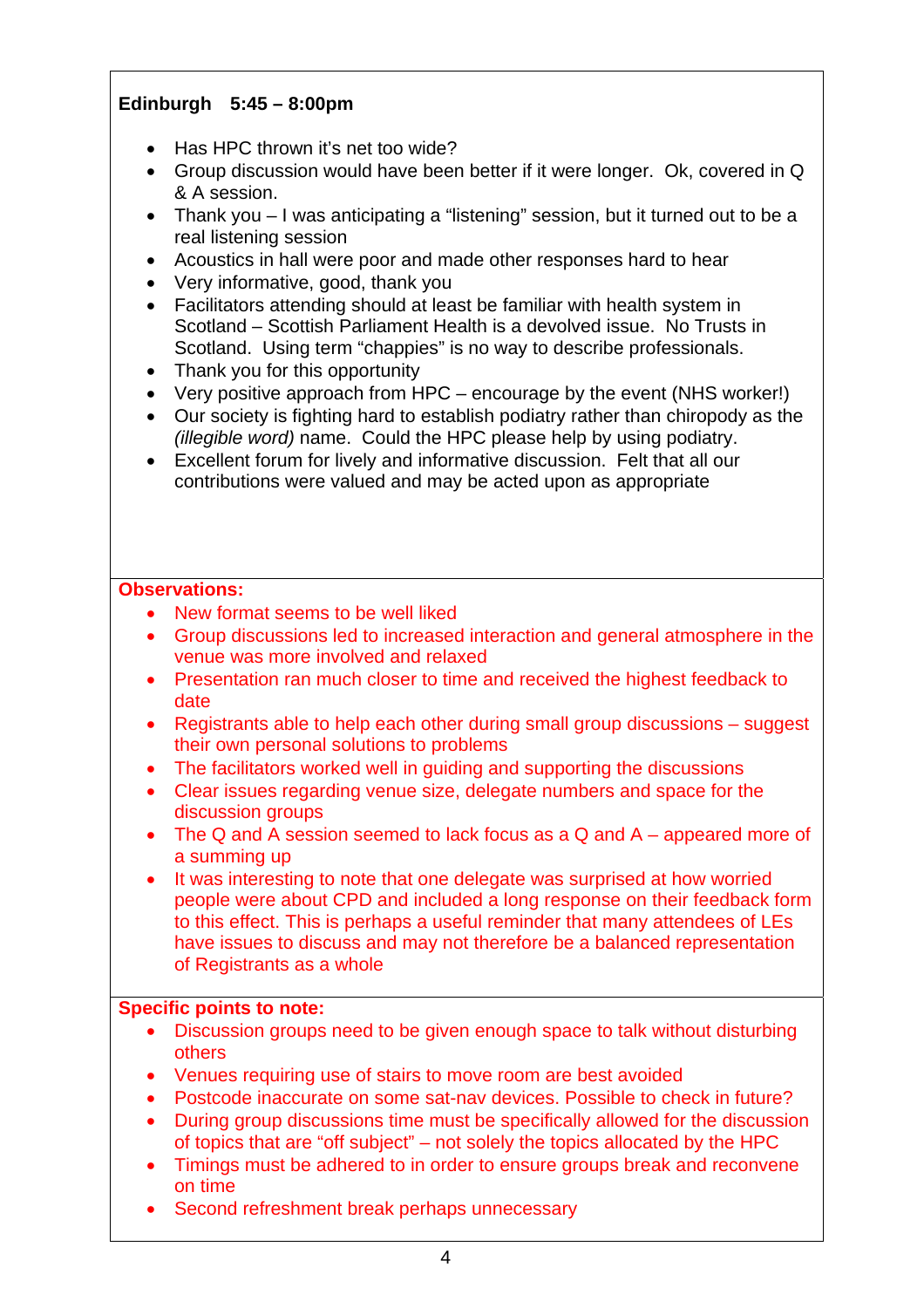## **Ongoing recommendations (to be used in the development of the LE events):**

- Develop supporting guidelines to assist group facilitators
- Over time, introduce further employees to the role of Chair so as to develop a bank of individuals able to run the meetings
- Clarify start times on invitation letters
- Explain the request for people to let us know if they are unable to attend
- Either decide on maximum numbers and be prepared to turn people away or book larger venues and be prepared to overspend on larger rooms or breakouts that may not be required
- Presentation to be further developed and key information added to notes
- Investigate the necessity of the second refreshment break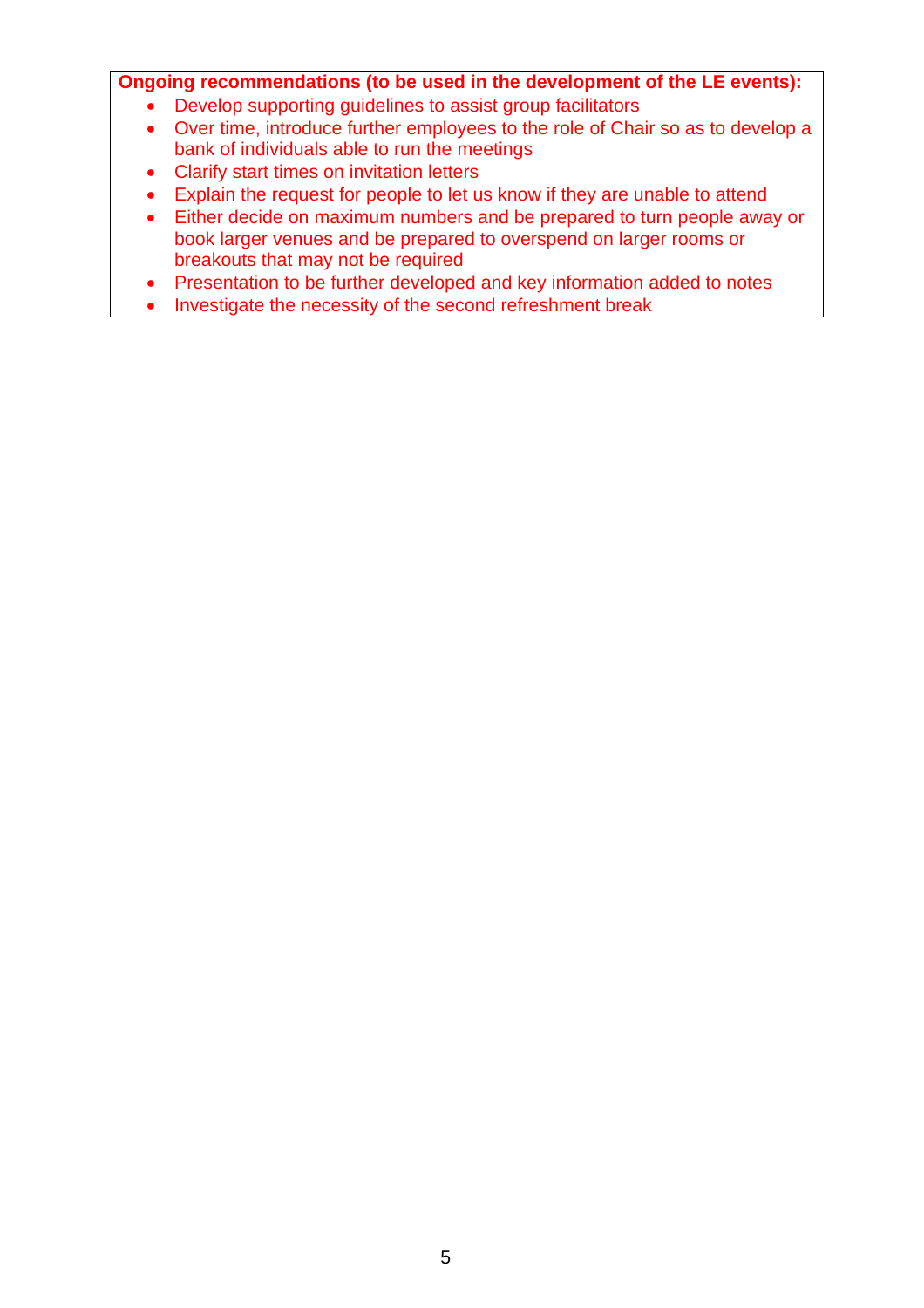Listening Events New Format

The format and presentation for the Listening Events at the HPC has remained largely unchanged for many years. The new format as outlined below is intended to encourage participation and to focus discussion.

professions

The new format events will run as follows:

#### **1.45 Refreshments / informal discussion**

It is important that panel members are available at this time and that you interact and chat with the registrants. This is really beneficial in generating a comfortable and open feel for the meetings.

**2.00 Welcome / formal introduction of panel members** Lead by the meeting Chair.

#### **2.05 Presentation**

This will be given by the President or Chief Executive.

#### **2.30 Break into discussion groups:**

The number of groups will be dependent on attendee numbers, available panel members and venue constraints. At least one panel member will act as a facilitator for each group. Facilitators will be responsible for managing the discussion and taking notes to be passed to the Chair for the question and answer session that follows.

Two tasks are set for the groups to cover:

**1.** Answer a question set by the HPC.

The question will be dependent on what is useful to us at the time. Possible questions could include:

- Are you aware of the government's plans for revalidation?
- How could the HPC better communicate with registrants?
- Do you feel you are prepared for CPD?

This task is intended to allow for an almost 'focus group' environment and should be very useful for us to gauge registrant's feelings on specific issues.

**2.** Put forward the three most important questions or topics for the panel and audience to discuss and answer.

The aim of this task is to generate discussion in the group and to draw out the areas of most concern. The group facilitator should help guide the group to come up with the three questions or topics they would like to